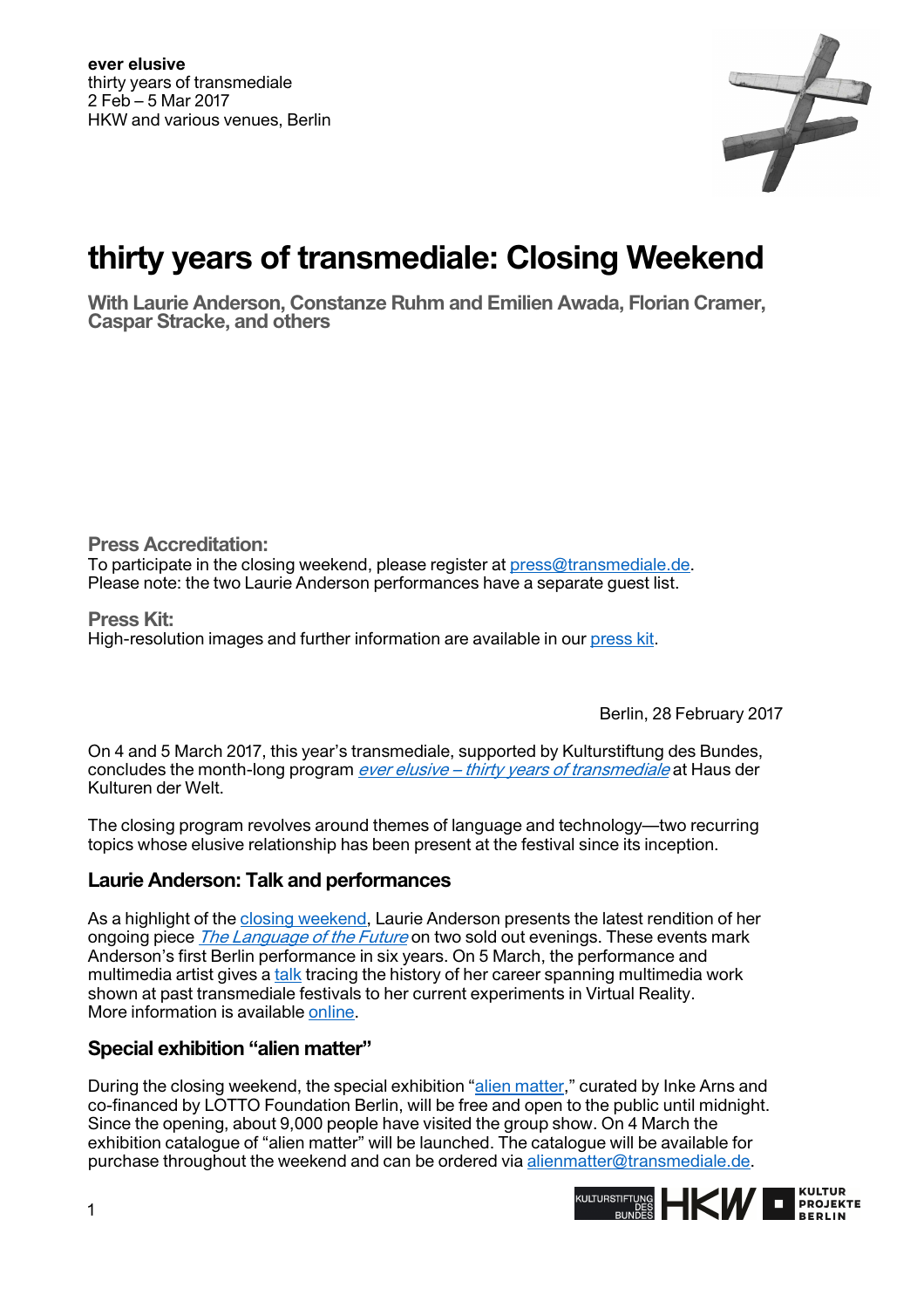

On 5 March the final Exhibition Dialogue takes place, this time between curator Inke Arns and artist Joep van Liefland, whose work *[Video Palace #44 – The Hidden Universe](https://2017.transmediale.de/content/video-palace-44-the-hidden-universe)* is currently on display.

## **Film program**

On Saturday and Sunday two new feature-length films exploring themes of memory, cinema, and time will be screened.

Constanze Ruhm and Emilien Awada's film [PANORAMIS PARAMOUNT](https://2017.transmediale.de/content/panoramis-paramount-paranormal) 

[PARANORMAL](https://2017.transmediale.de/content/panoramis-paramount-paranormal) delves into the history of the the film studios in St. Maurice, near Paris. Founded in 1913, the studios were an important location for the Hollywood film giant Paramount at the beginning of the "talking pictures" era. The studios were destroyed by fire in 1971, and later, a modern housing estate called Le Panoramis was built on the site. Ruhm and Awada's reflections on the nature of memory and oblivion evoke the phantasmal elements of the location's past and present, as well as the history of cinema itself. Caspar Stracke's part documentary, part science fiction, neo-psychedelic film [redux/time/OUT OF JOINT](https://2017.transmediale.de/content/reduxtimeout-of-joint) investigates the mystery of time. The filmic essay features an eclectic group of philosophers, scientists, and cultural producers whose work relates to time reversal defined as a methodology or speculative concept. Before asking how life would run backwards, redux/time/OUT OF JOINT touches upon Heideggerian and Deleuzian concepts of time and space in the process of figuring out what makes time tick forward.

## **Activations of the transmediale archive**

On 4 March transmediale gathers artists, theorists, and curators such as Friederike Anders, Florian Cramer, Valie Djordjevic, Rotraut Pape, and Caspar Stracke for the marathon-like event [Technology Languages of the Past, Present, and Future](https://2017.transmediale.de/content/technology-languages-of-the-past-present-and-future) to comment on artifacts found in the festival archives. They will unearth films, software art, texts, and other works that trace the history of the shifting languages of media technology and of language itself as technology.

To complement the event, an installation that documents *Videolabyrinth* by Friederike Anders, Ilka Lauchstädt, and Mari Cantu will be on view. The three surreal interactive videogames that combined digital software with analogue Video 8 technology were exhibited at VideoFilmFest '88, the first edition of the festival that became the transmediale 10 years later.

Rotraut Pape introduces her video *Rotron* (1982), which satirizes the science fiction classic Tron. Afterwards, Pape and Florian Wüst, curator of this year's transmediale film and video program, reflect on 1980s video magazine culture and the history of the festival.

Theorist and writer Florian Cramer discusses the infamous Netochka Nezvanova, a pioneering online identity used by a collective of artists and programmers for releasing audiovisual software tools and infecting mailing lists with spam-like code poetry. Cramer was part of the jury which offered Nezvanova the first Software Art Award for her work Nebula.M81 – Autonomous at transmediale in 2001.

Interdisciplinary artist, film maker and curator Caspar Stracke activates Jeanne C. Finley's video *Involuntary Conversion* (1991). The video, shown during the fifth VideoFest in 1992, takes a chilling and revealing look at bureaucratic techno-speak by rendering our daily lives in a science-fiction state of constant fear.